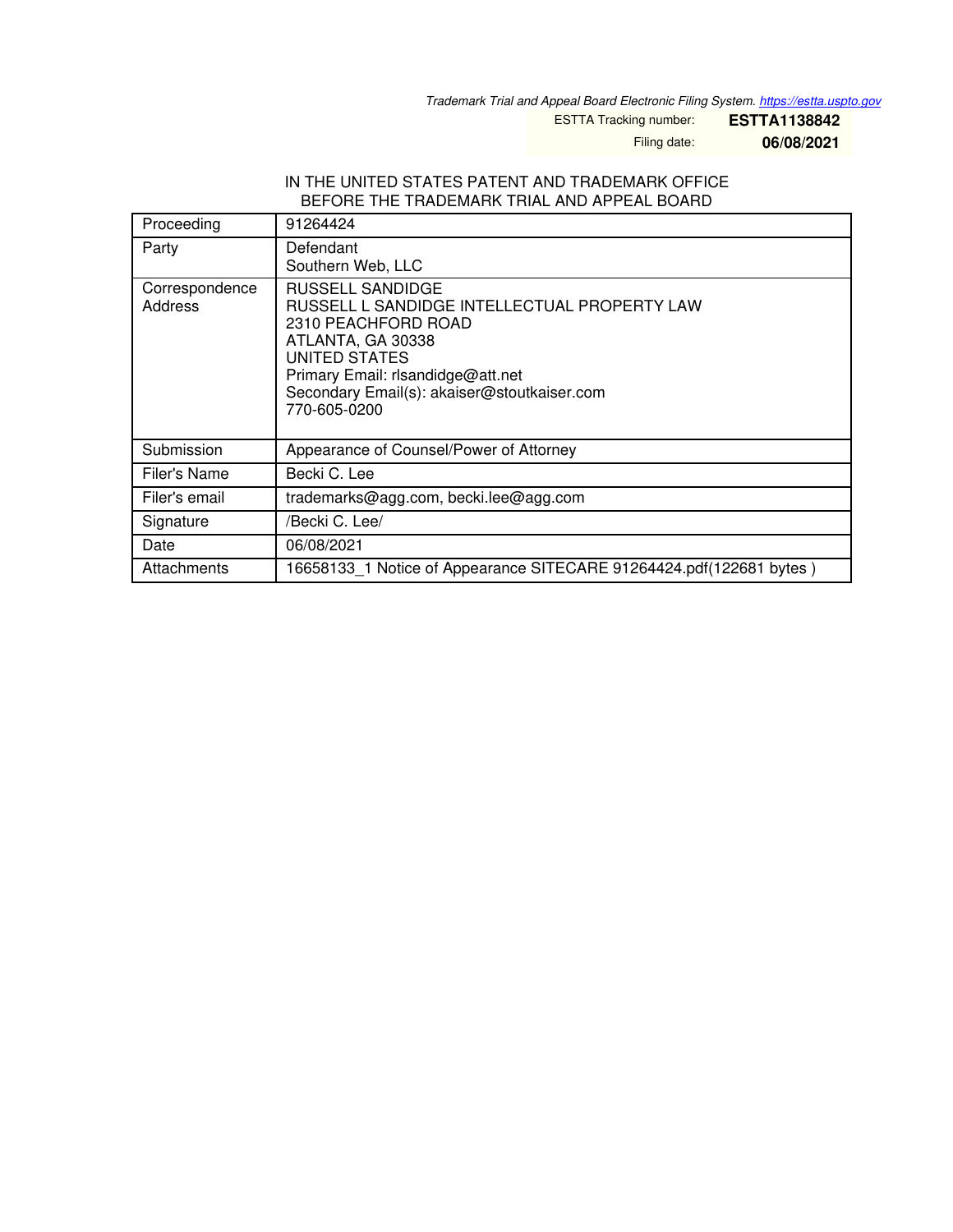## **IN THE UNITED STATES PATENT AND TRADEMARK OFFICE BEFORE THE TRADEMARK TRIAL AND APPEAL BOARD**

In the matter of:

Application No. **88865956** For the Mark **SITECARE** Published in the Official Gazette on August 4, 2020

|  | Sitecore Corporation A/S, |  |
|--|---------------------------|--|
|--|---------------------------|--|

*Opposer*,

v.

Opposition No. 91264424

SiteCare, LLC (f/k/a Southern Web, LLC),

*Applicant*.

## **NOTICE OF APPEARANCE**

Please take notice that Stephen M. Dorvee and Becki C. Lee of Arnall Golden Gregory LLP hereby enter their appearance as counsel to Applicant in the above-captioned matter pursuant to 37 CFR § 2.17 and TBMP § 114.03. Stephen M. Dorvee and Becki C. Lee are attorneys as defined in 37 CFR 11.1. All correspondence in this matter should be directed to the attention of:

> Stephen M. Dorvee, Esq. 171 17<sup>th</sup> Street NW Suite 2100 Atlanta, Georgia 30363-1031 Phone: (404)-873- Fax: (404)-873-8501 trademarks@agg.com stephen.dorvee@agg.com becki.lee@agg.com

Dated: June 8, 2021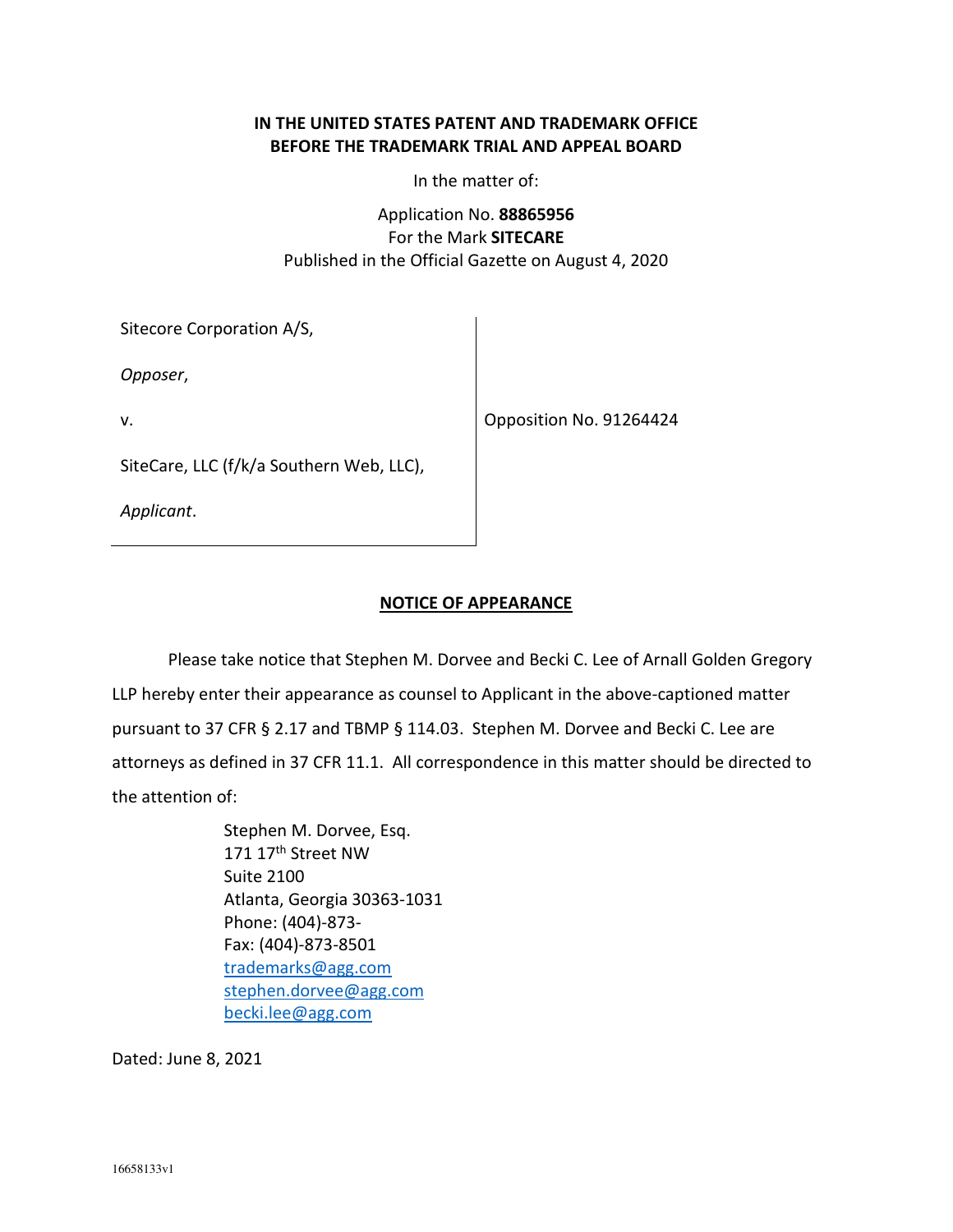Respectfully submitted,

ARNALL GOLDEN GREGORY LLP

s/ Stephen M. Dorvee Stephen M. Dorvee Becki C. Lee

171 17th Street NW Suite 2100 Atlanta, Georgia 30363-1031 Phone: (404)-873-8680 Fax: (404)-873-8681 trademarks@agg.com Stephen.dorvee@agg.com Becki.lee@agg.com

*Counsel for Applicant*